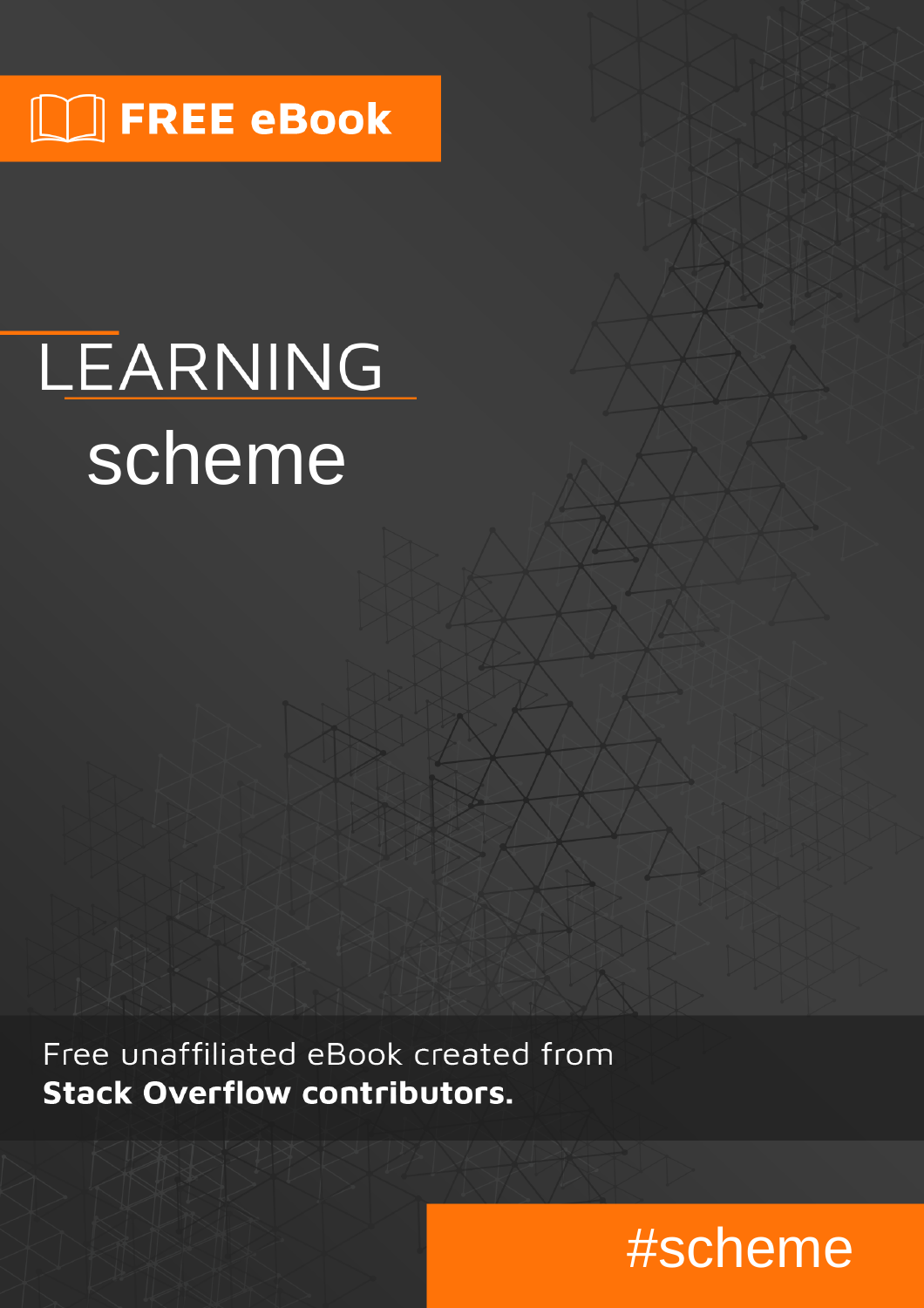# **Table of Contents**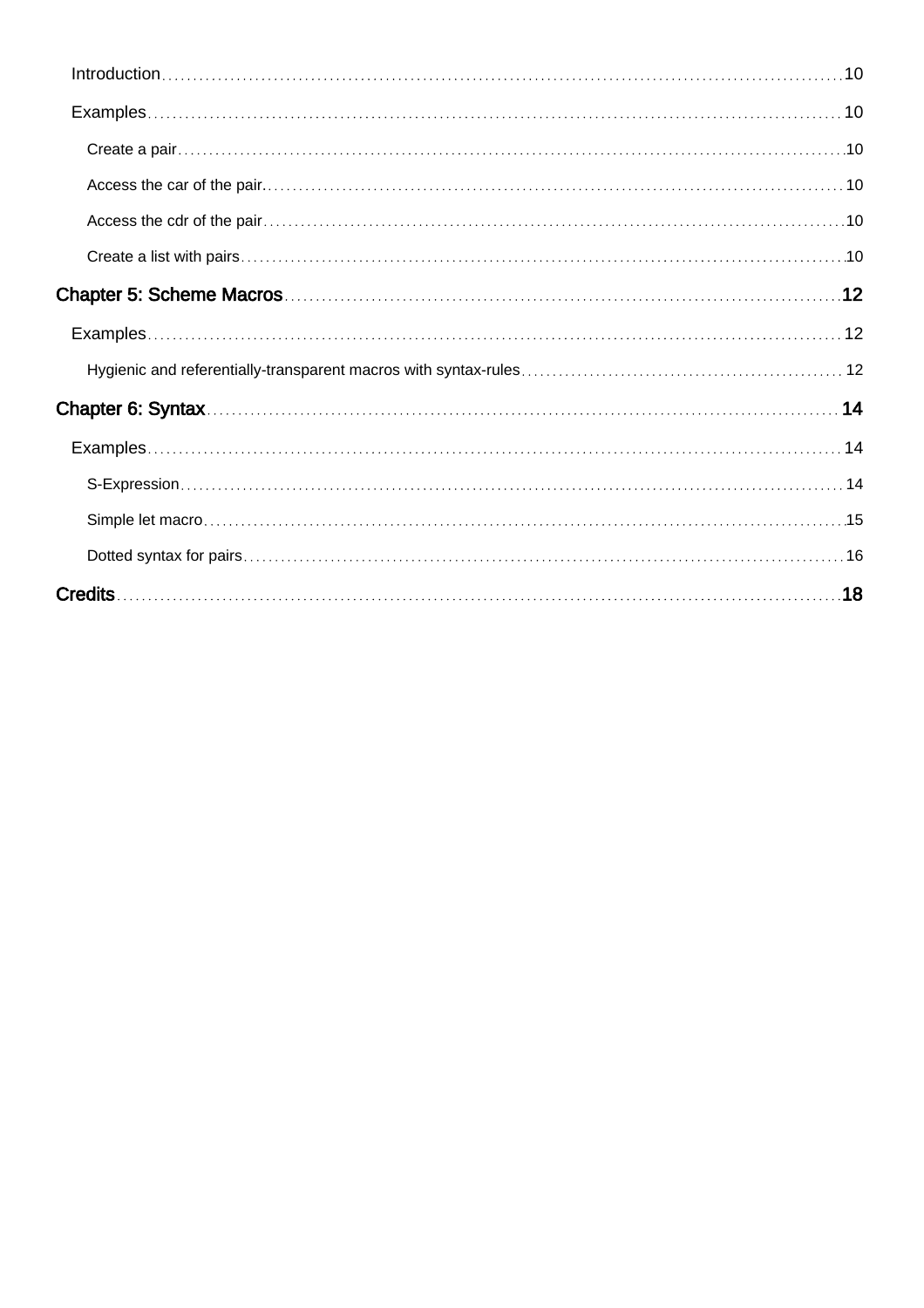<span id="page-3-0"></span>

You can share this PDF with anyone you feel could benefit from it, downloaded the latest version from: [scheme](http://riptutorial.com/ebook/scheme)

It is an unofficial and free scheme ebook created for educational purposes. All the content is extracted from [Stack Overflow Documentation,](https://archive.org/details/documentation-dump.7z) which is written by many hardworking individuals at Stack Overflow. It is neither affiliated with Stack Overflow nor official scheme.

The content is released under Creative Commons BY-SA, and the list of contributors to each chapter are provided in the credits section at the end of this book. Images may be copyright of their respective owners unless otherwise specified. All trademarks and registered trademarks are the property of their respective company owners.

Use the content presented in this book at your own risk; it is not guaranteed to be correct nor accurate, please send your feedback and corrections to [info@zzzprojects.com](mailto:info@zzzprojects.com)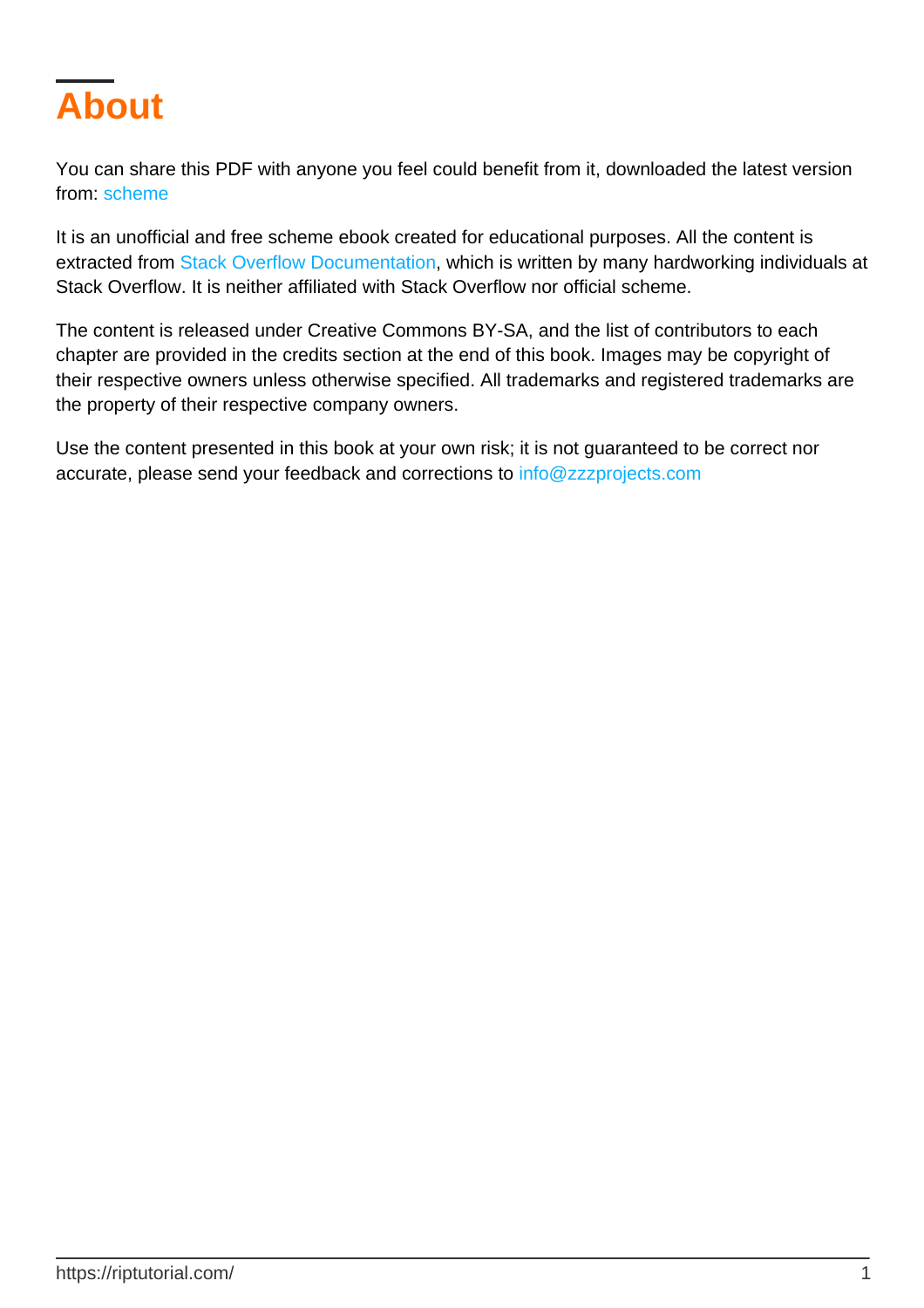# <span id="page-4-0"></span>**Chapter 1: Getting started with scheme**

### <span id="page-4-1"></span>**Remarks**

This section provides an overview of what scheme is, and why a developer might want to use it.

It should also mention any large subjects within scheme, and link out to the related topics. Since the Documentation for scheme is new, you may need to create initial versions of those related topics.

### <span id="page-4-2"></span>**Examples**

<span id="page-4-3"></span>**Installing CHICKEN Scheme**

[CHICKEN](https://call-cc.org) is a Scheme interpreter and compiler with its own extension module system called "eggs". It is capable of compiling Scheme to native code by first compiling Scheme to C.

# <span id="page-4-4"></span>**Installing**

### <span id="page-4-5"></span>**Debian or Ubuntu or other derived distros:**

sudo apt-get install chicken-bin

# <span id="page-4-6"></span>**Fedora / RHEL / CentOS:**

sudo yum install chicken-bin

# <span id="page-4-7"></span>**Arch Linux:**

sudo pacman -S chicken

# <span id="page-4-8"></span>**Gentoo:**

sudo emerge -av dev-scheme/chicken

# <span id="page-4-9"></span>**OS X with Homebrew:**

brew install chicken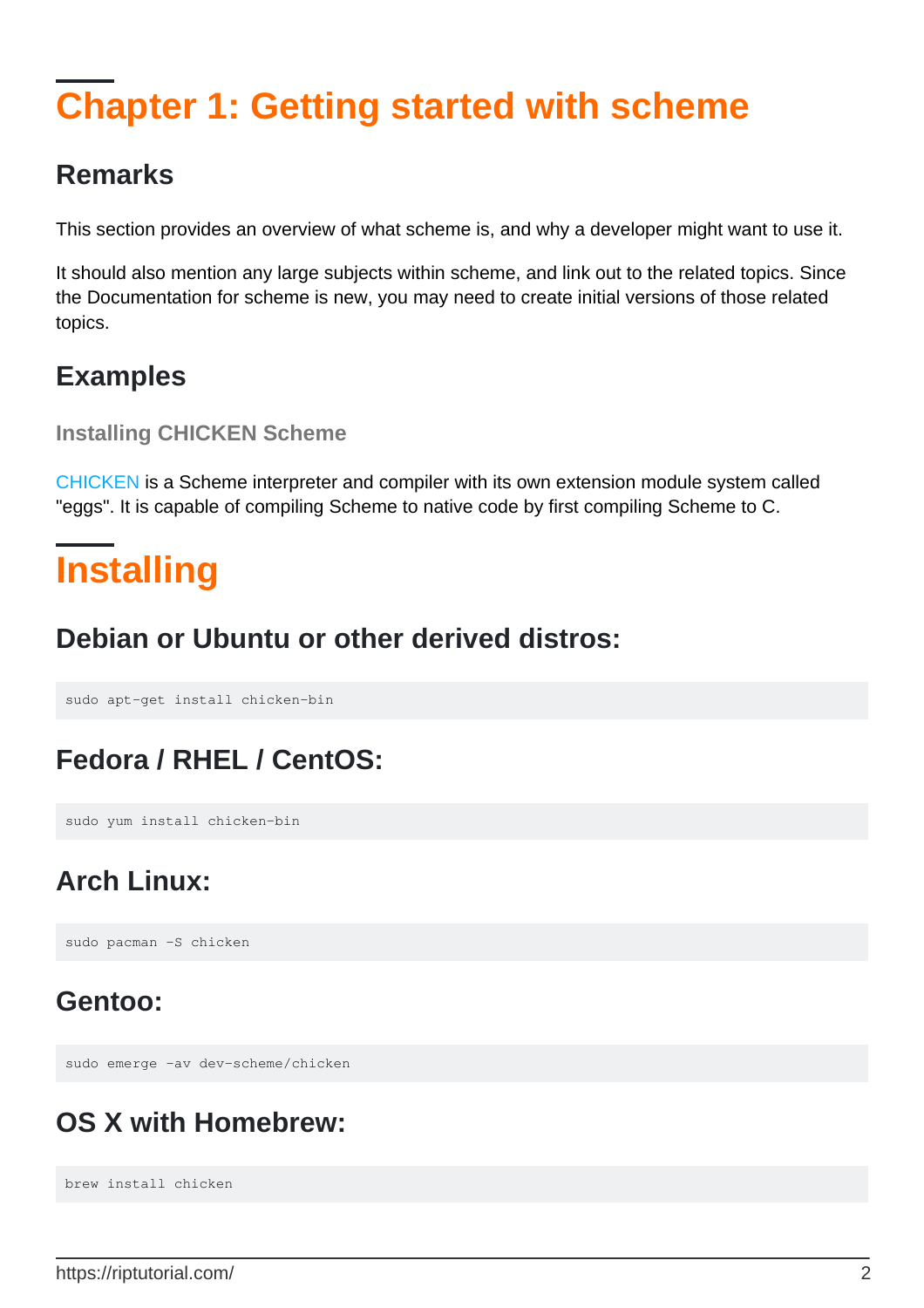### <span id="page-5-0"></span>**OpenBSD**

doas pkg\_add -vi chicken

## <span id="page-5-1"></span>**Microsoft Windows**

- Install [MSYS2](https://msys2.github.io)
- Run the MSYS2 MinGW-w64 Shell
- Install some prerequesites by running:

pacman -S mingw-w64-cross-toolchain base-devel mingw-w64-x86\_64-gcc winpty wget

• Download the [latest release tarball](https://code.call-cc.org/releases/current/) by typing:

wget https://code.call-cc.org/releases/current/chicken.tar.gz

- Extract the tarball by running tar xvf chicken.tar.gz
- Enter the extracted directory, for example by typing cd chicken-4.11.0
- Run make PLATFORM=mingw-msys install

<span id="page-5-2"></span>If you have trouble running *csi*, try instead running *winpty csi*

# **Using CHICKEN**

To use the CHICKEN Scheme REPL, type csi at the command line.

To compile a Scheme program using CHICKEN, run csc program.scm, which will create an executable named program in the current directory.

#### <span id="page-5-3"></span>**Installing modules**

Chicken Scheme has a lot of modules that can be browsed [in the egg index.](http://wiki.call-cc.org/chicken-projects/egg-index-4.html) Eggs are scheme modules that will be downloaded and then compiled by chicken-scheme. In some cases, it might be necessary to install external dependencies using your usual package manager.

You install the chosen eggs with this command:

```
sudo chicken-install [name of egg]
```
### <span id="page-5-4"></span>**Making use of the REPL**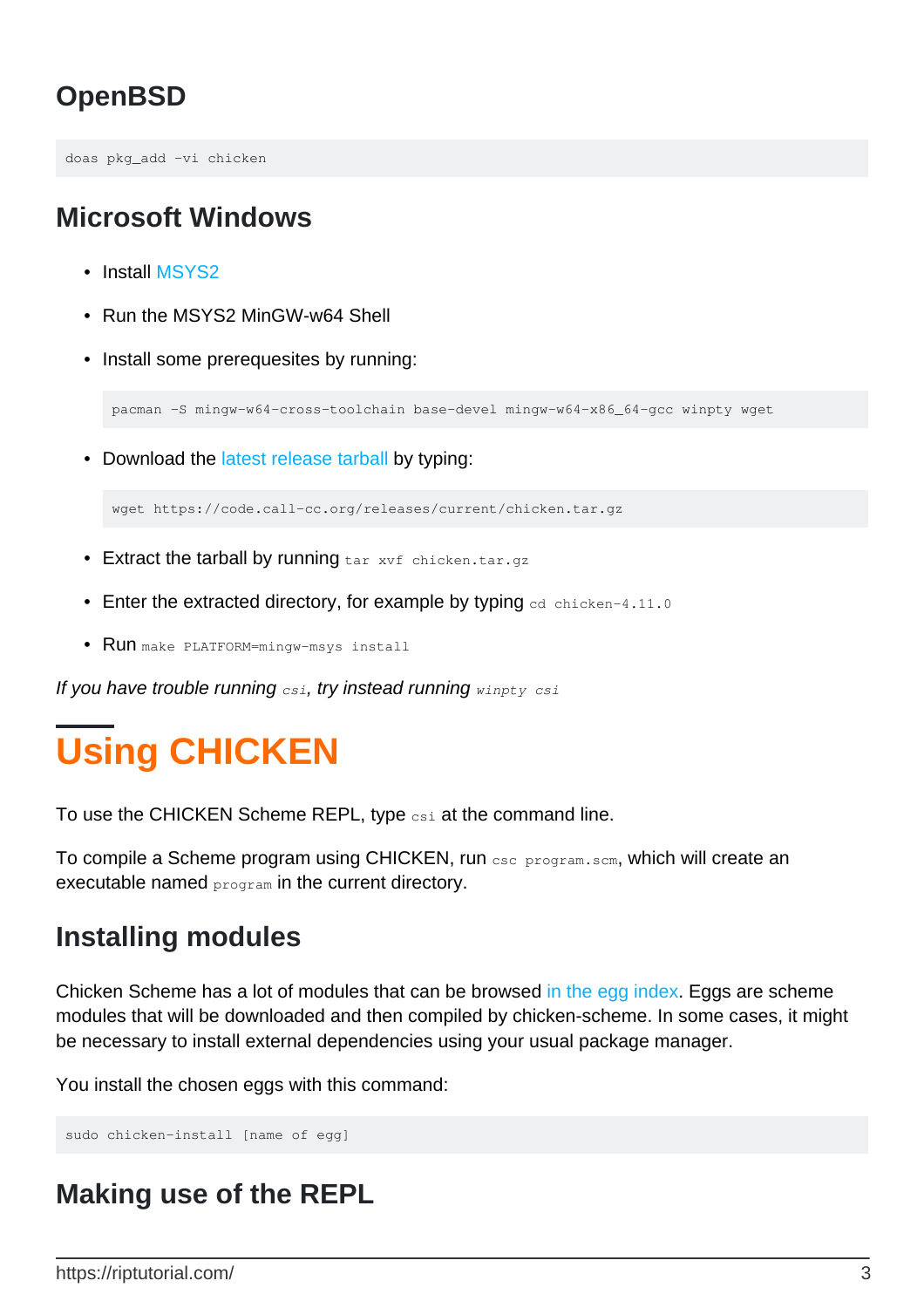You may wish to add  $_{\text{readline}}$  support to your REPL to make line editing in  $_{\text{csi}}$  behave more like you might expect.

To do this, run sudo chicken-install readline, and then create a file named ~/.csirc with the following contents:

```
(use readline)
(current-input-port (make-readline-port))
(install-history-file #f "/.csi.history")
```
#### <span id="page-6-0"></span>**Installing mit-scheme**

The following are examples of how to install [MIT/GNU Scheme](https://www.gnu.org/software/mit-scheme/):

#### **Debian/Ubuntu installation:**

sudo apt-get install mit-scheme

#### **Manual installation:**

Download the Unix binary directly from the [GNU Project](https://www.gnu.org/software/mit-scheme/), [the](https://www.gnu.org/software/mit-scheme/documentation/mit-scheme-user/Unix-Installation.html)n follow the instructions from the [official webpage](https://www.gnu.org/software/mit-scheme/documentation/mit-scheme-user/Unix-Installation.html):

```
# Unpack the tar file
tar xzf mit-scheme.tar.gz
# move into the directory
cd mit-scheme/src
# configure the software
./configure
```
By default, the software will be installed in /usr/local, in the subdirectories bin and lib. If you want it installed somewhere else, for example  $\sqrt{\frac{opt}{m}t-scheme}$ , pass the  $\sqrt{-p}r$ efix option to the configure script, as in ./configure --prefix=/opt/mit-scheme.

The configure script accepts all the normal arguments for such scripts, and additionally accepts some that are specific to MIT/GNU Scheme. To see all the possible arguments and their meanings, run the command ./configure --help.

```
# build
make compile-microcode
# compile
make install # may require super-user permissions (Depending on configuration)
```
#### **Windows 7**:

The self-installing [executable](http://ftp.gnu.org/gnu/mit-scheme/stable.pkg/9.2/mit-scheme-9.2-i386-win32.exe) can be found in the [official website.](http://ftp.gnu.org/gnu/mit-scheme/stable.pkg/9.2/mit-scheme-9.2-i386-win32.exe)

MIT/GNU Scheme is distributed as a self-installing executable. Installation of the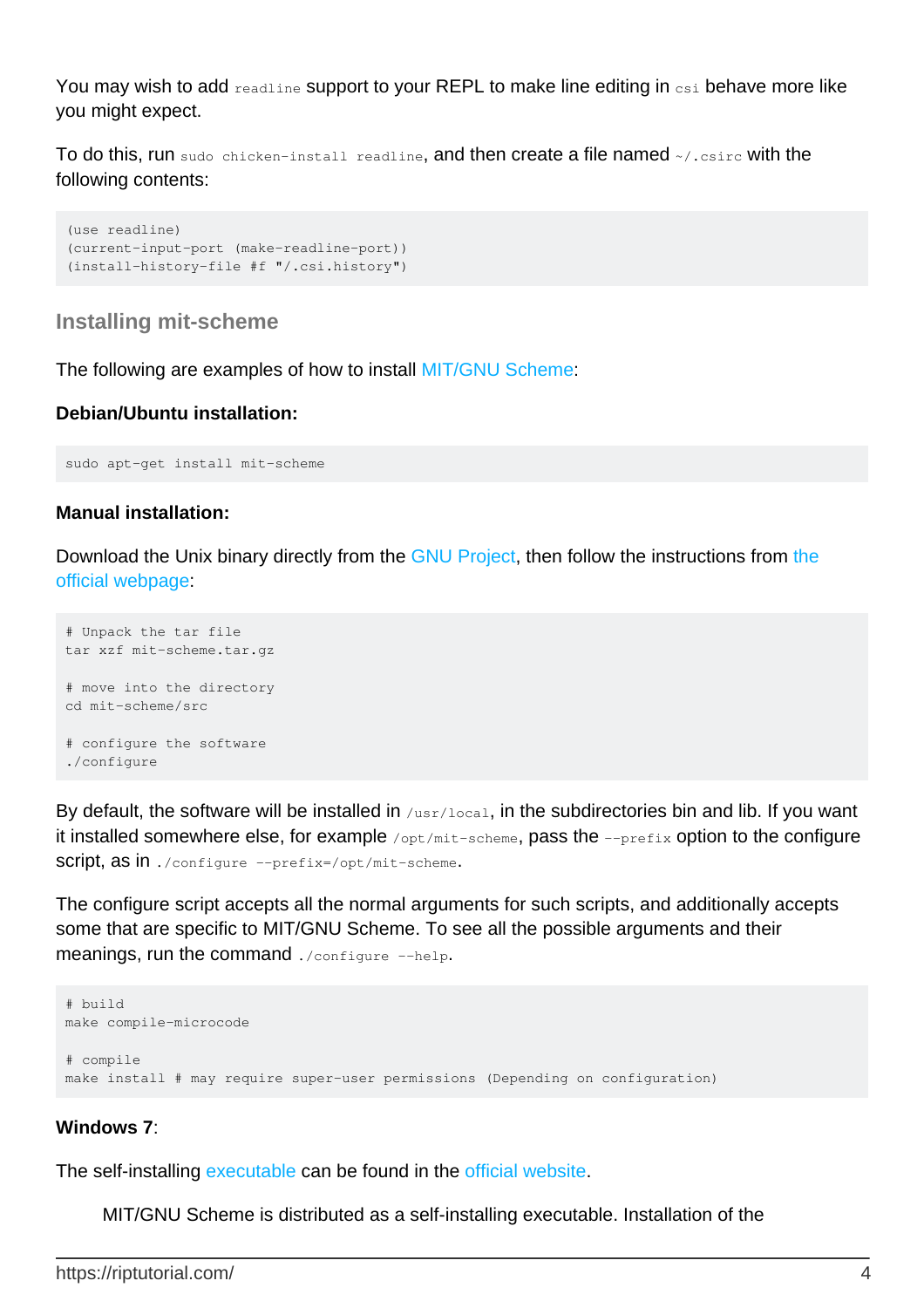software is straightforward. Simply execute the downloaded file and answer the installer's questions. The installer will allow you to choose the directory in which MIT/GNU Scheme is to be installed, and the name of the folder in which the shortcuts are to be placed.

Read Getting started with scheme online: [https://riptutorial.com/scheme/topic/851/getting-started](https://riptutorial.com/scheme/topic/851/getting-started-with-scheme)[with-scheme](https://riptutorial.com/scheme/topic/851/getting-started-with-scheme)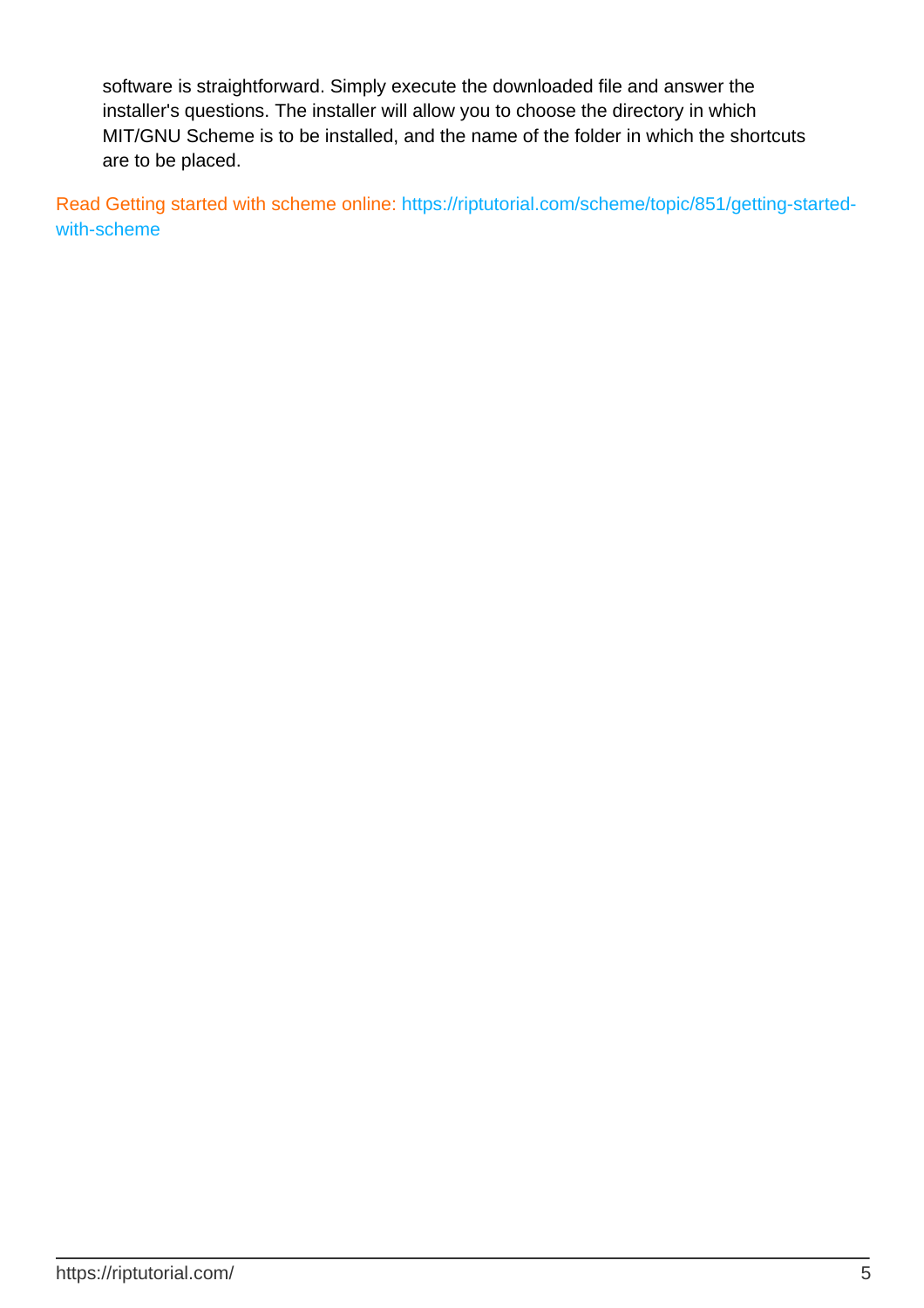# <span id="page-8-0"></span>**Chapter 2: Implementation of different sortings algorithms**

### <span id="page-8-1"></span>**Examples**

<span id="page-8-2"></span>**Quicksort**

Quicksort is a common sorting algorithm with an average case complexity of  $O(n \log n)$  and a worst case complexity of  $O(n^2)$ . Its advantage over other  $O(n \log n)$  methods is that it can be executed in-place.

Quicksort splits the input on a chosen pivot value, separating the list into those values that are less than and those values that are greater than (or equal to) the pivot. Splitting the list is easily done with filter.

Using this, a Scheme implementation of Quicksort may look like the following:

```
(define (quicksort lst)
  (cond
     ((or (null? lst) ; empty list is sorted
         (null? (cdr lst))) ; single-element list is sorted
     lst)
   (A \cap B) (let ((pivot (car lst)) ; Select the first element as the pivot
            (rest (cdr lst)))
        (append
          (quicksort ; Recursively sort the list of smaller values
            (filter (lambda (x) (< x pivot)) rest)) ; Select the smaller values
          (list pivot) ; Add the pivot in the middle
           (quicksort ; Recursively sort the list of larger values
            (filter (lambda (x) (>= x pivot) rest))))))) ; Select the larger and equal values
```
<span id="page-8-3"></span>**Merge Sort**

Merge Sort is a common sorting algorithm with an average case complexity of  $O(n \log n)$  and a worst case complexity of  $\circ$  (n log n). Although it cannot be executed in-place, it guarantees  $\circ$  (n log n) complexity in all cases.

Merge Sort repeatedly splits the input in two, until an empty list or single-element list is reached. Having reached the bottom of the splitting tree, it then works its way back up, merging the two sorted splits into each other, until a single sorted list is left.

Using this, a Scheme implementation of Merge Sort may look like the following:

```
;; Merge two sorted lists into a single sorted list
(define (merge list1 list2)
   (cond
     ((null? list1)
```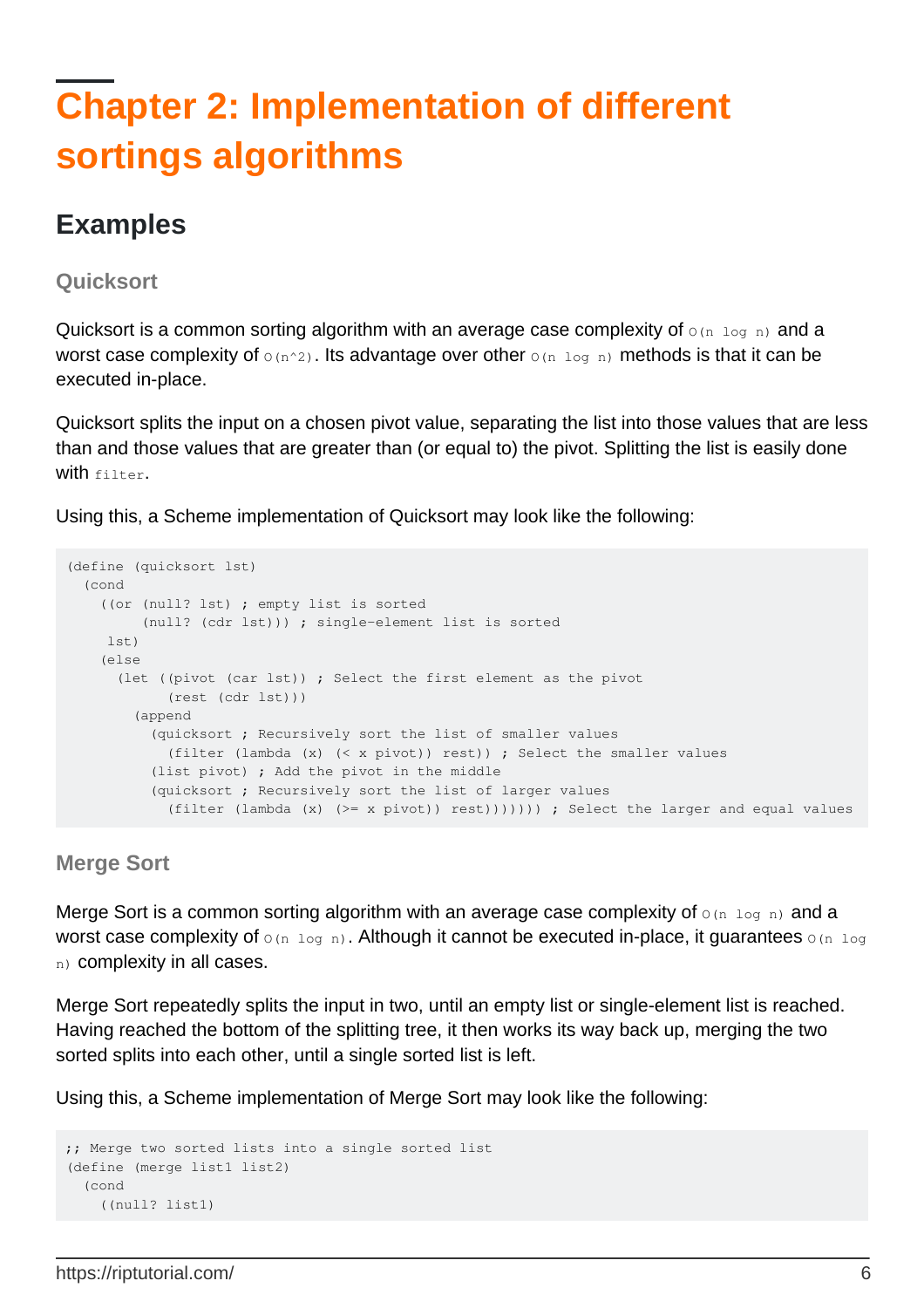```
 list2)
     ((null? list2)
     list1)
     (else
       (let ((head1 (car list1))
             (head2 (car list2)))
         ; Add the smaller element to the front of the merge list
         (if (<= head1 head2)
           (cons
             head1
             ; Recursively merge
             (merge (cdr list1) list2))
           (cons
             head2
             ; Recursively merge
             (merge list1 (cdr list2))))))))
(define (split-list lst)
   (let ((half (quotient (length lst) 2)))
     ; Create a pair of the first and second halves of the list
     (cons
       (take lst half)
       (drop lst half))))
(define (merge-sort lst)
   (cond
     ((or (null? lst) ; empty list is sorted, so merge up
          (null? (cdr lst))) ; single-element list is sorted, so merge up
     lst)
     (else
       (let ((halves (split-list lst)))
         ; Recursively split until the bottom, then merge back up to sort
         (merge (merge-sort (car halves))
                (merge-sort (cdr halves)))))))
```
Read Implementation of different sortings algorithms online: <https://riptutorial.com/scheme/topic/3191/implementation-of-different-sortings-algorithms>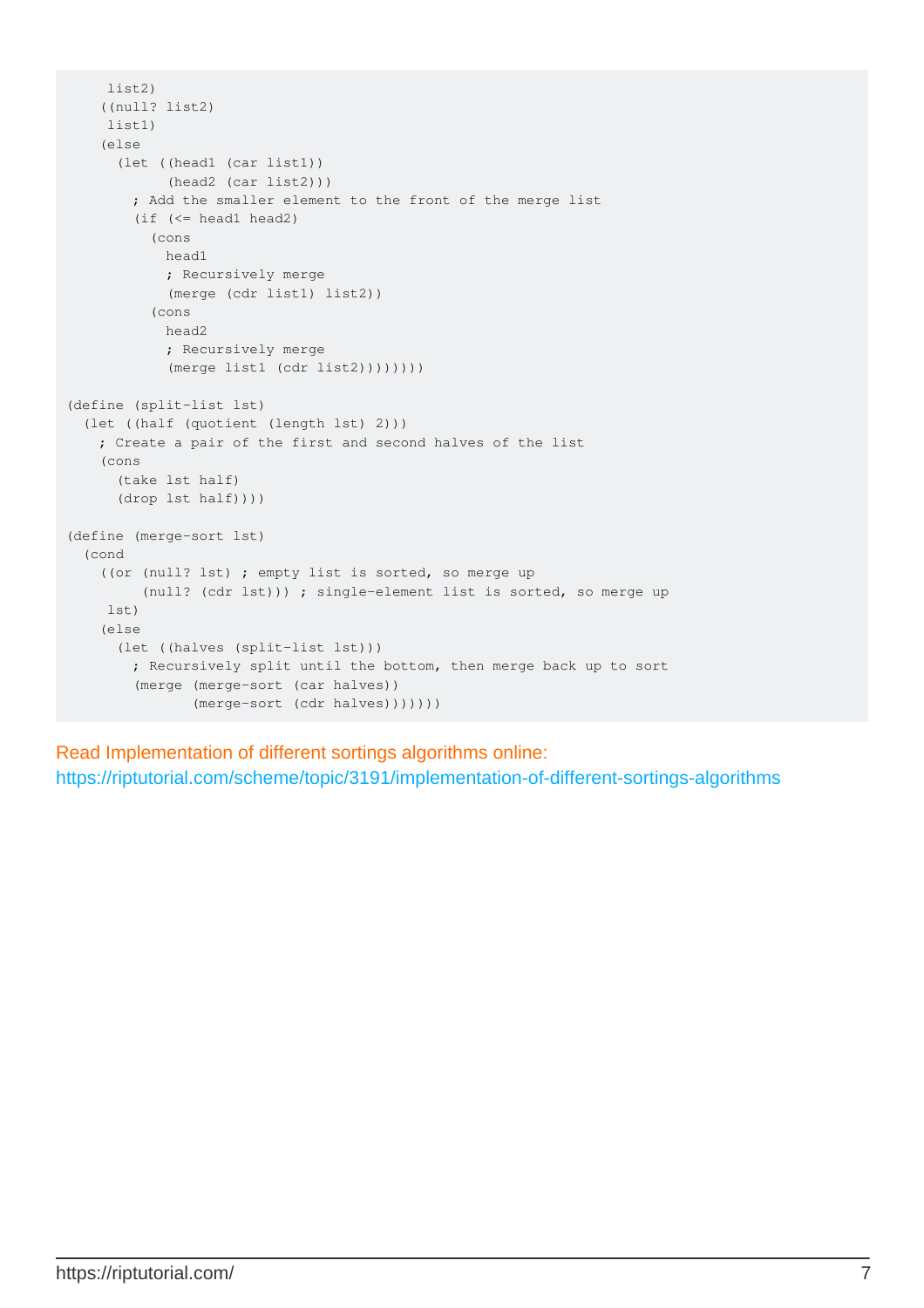# <span id="page-10-0"></span>**Chapter 3: Input Output in Scheme**

### <span id="page-10-1"></span>**Introduction**

Input and Output in scheme is usually handled trough ports. A port is a data structure which is used to interact with the world outside Scheme. A Port isn't limited to files but can be used to read/write to sockets. In some ways, the port object is some kind of universal object that can not only manipulate file and sockets but any kind of read/write operation with the OS. For example, one could implement a port that can write to a printer or even control a CNC machine from Scheme using a port.

## <span id="page-10-2"></span>**Examples**

<span id="page-10-3"></span>**Create an input port**

An input port can be created in many ways, but usually the method starts with open-input-.

# <span id="page-10-4"></span>**String port**

You can use a string as a port using open-input-string. It will create a port that will be able to read from the string.

```
(define p
  (open-input-string " (a . (b . (c . ()))) 34"))
```
# <span id="page-10-5"></span>**File port**

You can open a file for reading with open-input-file.

```
(define p
   (open-input-file "path/to/file"))
```
#### <span id="page-10-6"></span>**Read from an input port**

Reading from an input port can be done in many ways. We can use the read method used by the REPL. It will read and interpret space separated expressions.

Taking the example from the string port above. We can read from the port like this:

```
(define p
  (open-input - string " (a . (b . (c . ()))) 34"))(\text{read } p) \rightarrow (\text{a } b c)(\text{read } p) \rightarrow 34
```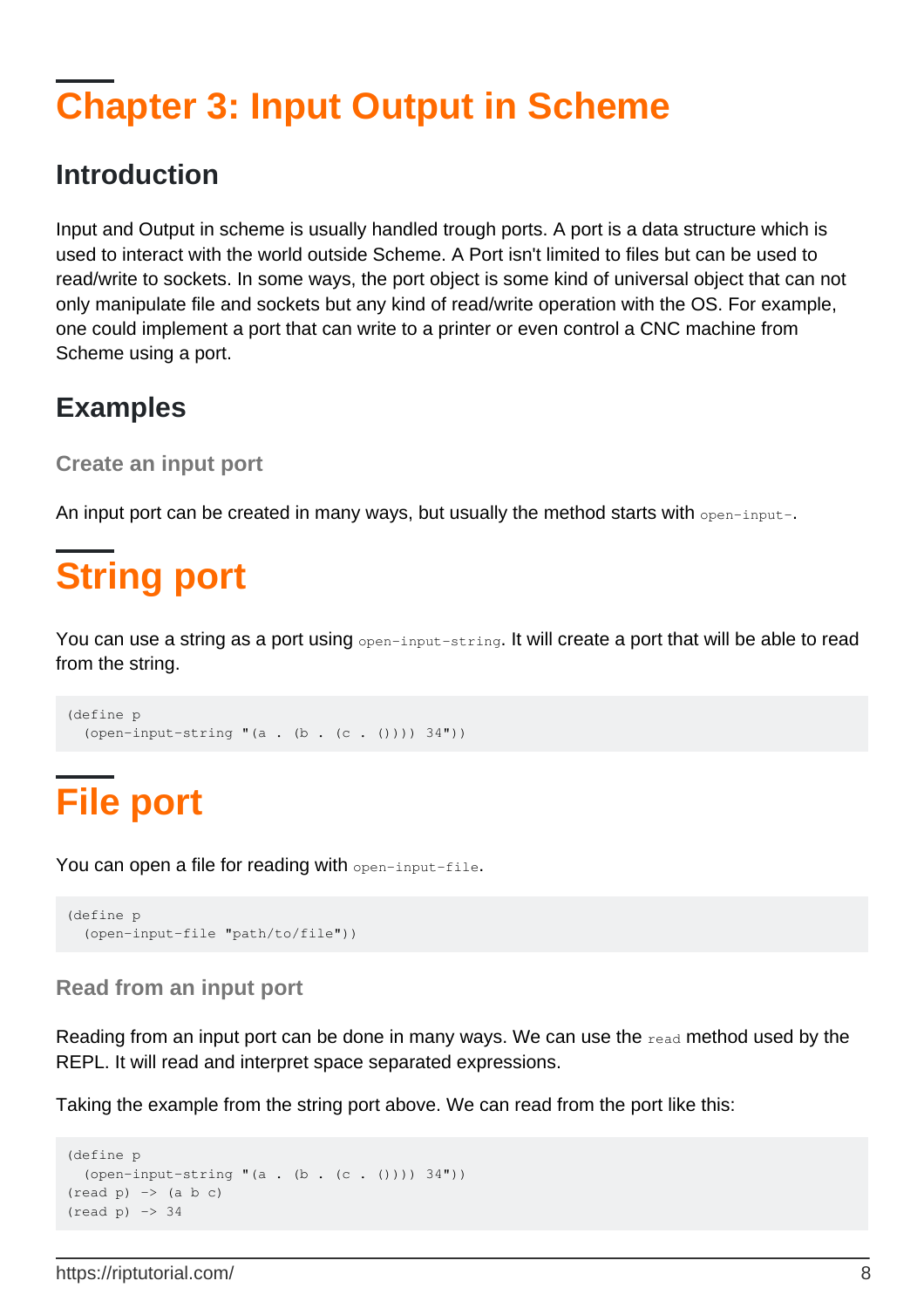We can read from a port as char using the special method read-char. This will return a single char from the port that we're reading from.

```
(define p (open-input-string "hello"))
(read-char p) -> #\h
```
Read Input Output in Scheme online: [https://riptutorial.com/scheme/topic/8188/input-output-in](https://riptutorial.com/scheme/topic/8188/input-output-in-scheme)[scheme](https://riptutorial.com/scheme/topic/8188/input-output-in-scheme)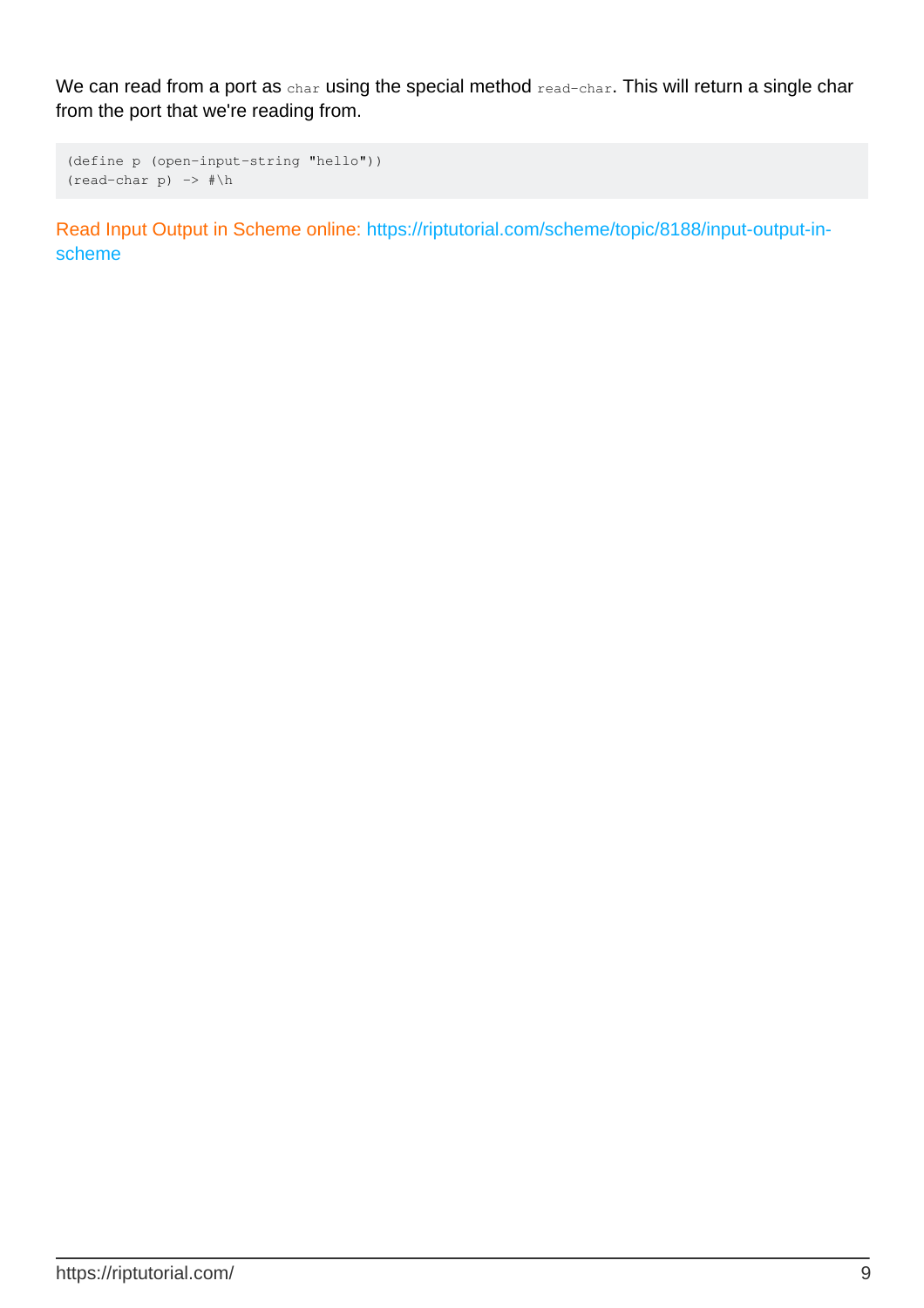# <span id="page-12-0"></span>**Chapter 4: Pairs**

### <span id="page-12-1"></span>**Introduction**

<span id="page-12-2"></span>A Pair is one of the most basic data type in scheme. It is also usually called cons cells.

### **Examples**

#### <span id="page-12-3"></span>**Create a pair**

A pair can be create with the cons function. The name of the function stand for constructor. In Scheme, everything is pretty much based on pairs.

(cons a b)

The function return a pair containing the element  $a$  and  $b$ . The first parameter of  $cons$  is called  $car$ (Content Address Register) and the second argument is the cdr (Content Decrement Register).

<span id="page-12-4"></span>**Access the car of the pair.**

The data in the pair can be accessed with utility functions. To access the car, we have to use the car function.

```
(car (cons a b))
> a
```
Also we can verify the following equality:

```
(eq? a (car (cons a b)))
>#t
```
<span id="page-12-5"></span>**Access the cdr of the pair**

To access the cdr, we have to use the cdr function.

(cdr (cons a b))

b

Also we can verify the following equality:

(eq? b (cdr (cons a b)))

#t

<span id="page-12-6"></span>**Create a list with pairs**

https://riptutorial.com/ 10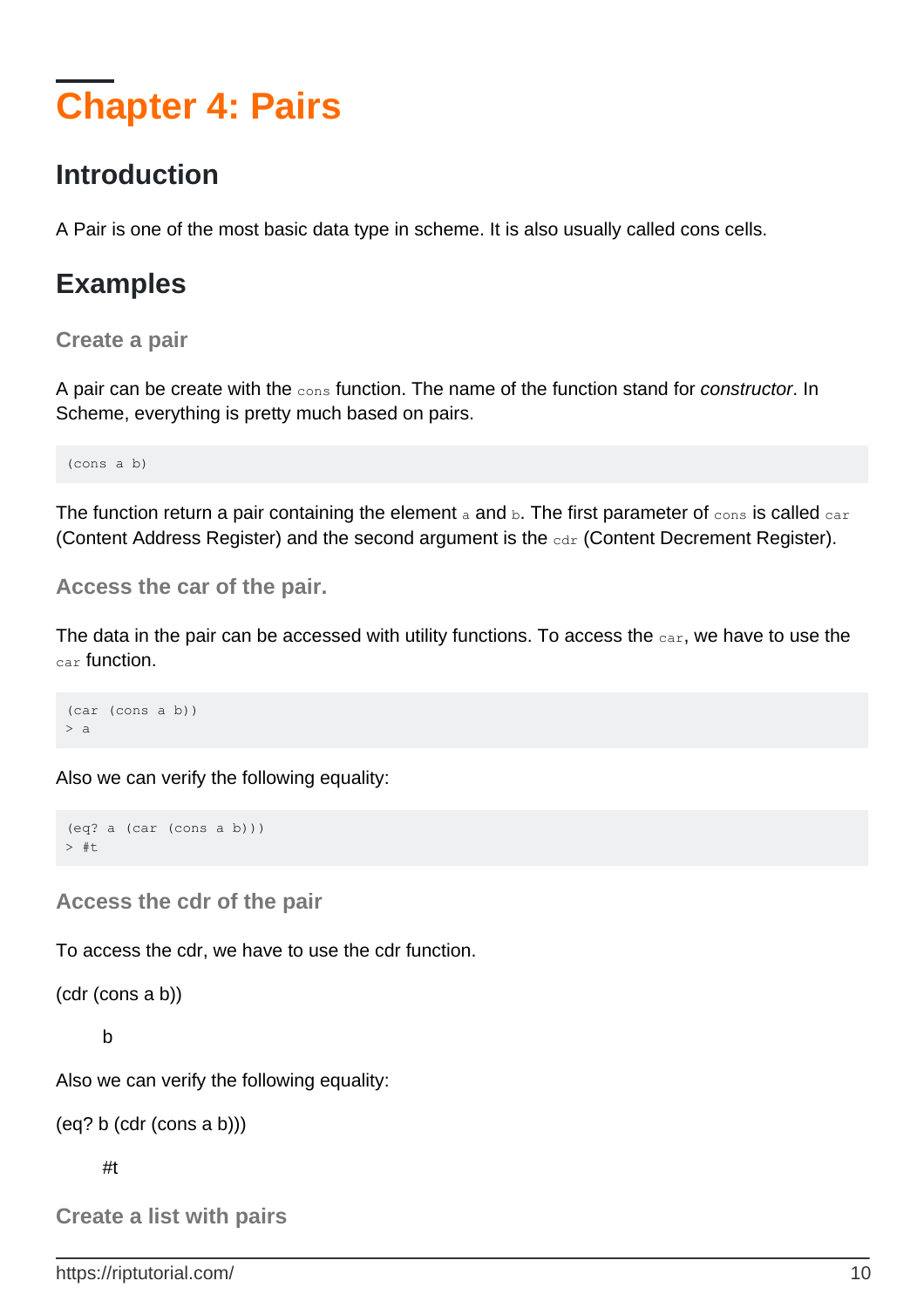List in scheme are nothing else than a series of pairs nested in each other in the cdr of a cons. And the last  $ext{cdr}$  of a proper list is the empty list  $\cdot$  ().

To create the list  $(1\ 2\ 3\ 4)$ , we'd have something like this:

```
(cons 4 '())
> (4)(cons 3 (cons 4 '()))
> (3 4)(cons 2 (cons 3 (cons 4 '())))> (2 \ 3 \ 4)(cons 1 (cons 2 (cons 3 (cons 4 '()))))
> (1 2 3 4)
```
As you can see, a list in scheme is a linked list made out of pairs. For that reason, adding an object to the front of the list takes almost no time, but appending an element at the end of the list forces the interpreter to walk accross the whole list.

Read Pairs online:<https://riptutorial.com/scheme/topic/8190/pairs>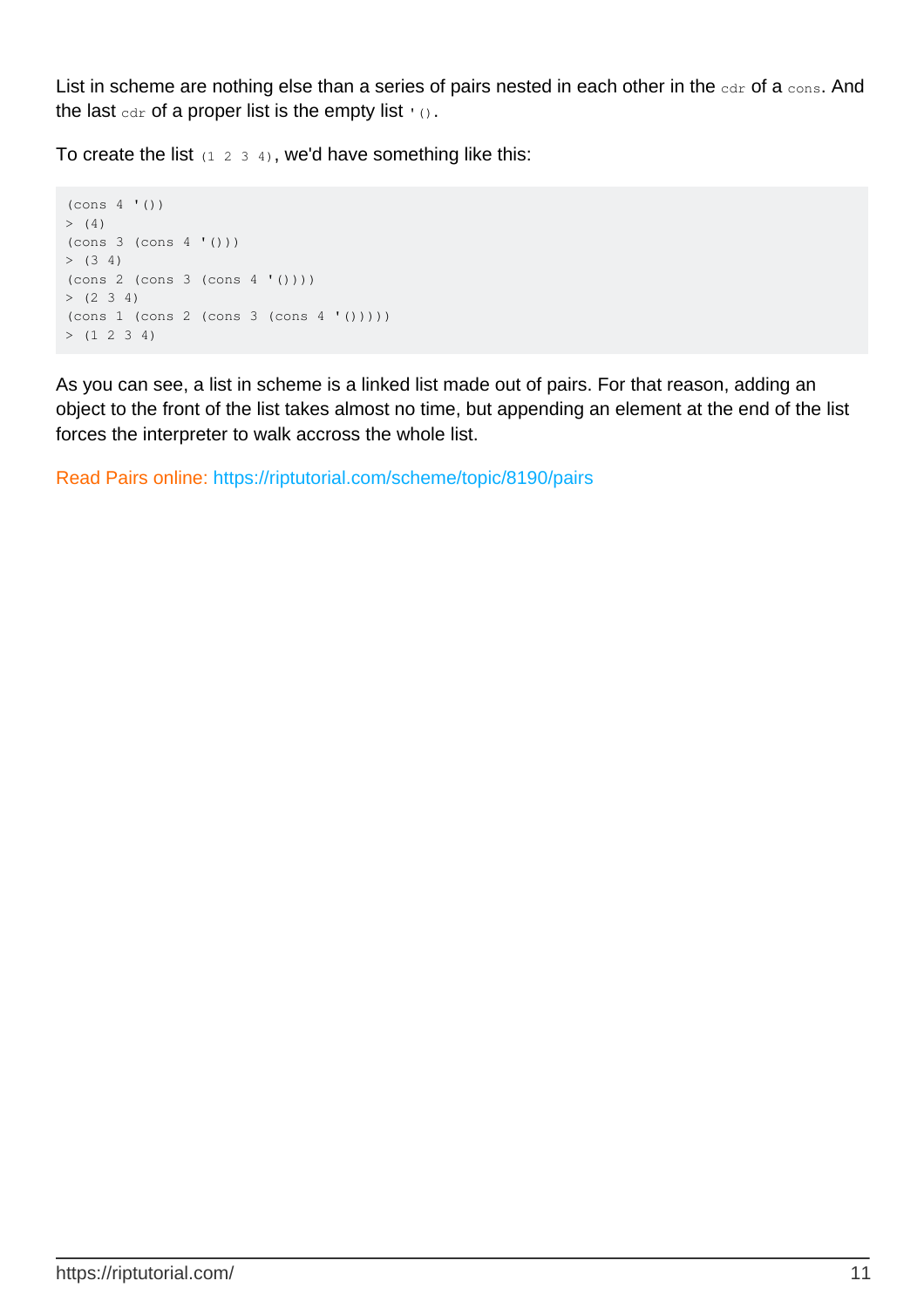# <span id="page-14-0"></span>**Chapter 5: Scheme Macros**

### <span id="page-14-1"></span>**Examples**

<span id="page-14-2"></span>**Hygienic and referentially-transparent macros with syntax-rules**

LISP and Scheme's greatest advantage over other mainstream programming language is their macro system. Unlike the C preprocessor and other macro languages, Scheme macros take parsed code as input and return expanded code as output. This is one of the applications of Scheme's "code is data" phrase, and it is what makes the language so powerful.

Macros in Scheme are created with define-syntax, which can define a macro in a number of ways. The simplest method is to use syntax-rules, which uses pattern-matching to transform the input code into the output code.

This example creates a simple for item in list and for list as item syntax for looping over elements in a list:

```
(define-syntax for
   (syntax-rules (in as) ; 'in' and 'as' keywords must match in the pattern
    ; When the 'for' macro is called, try matching this pattern
     ((for element in list
          body ...) ; Match one or more body expressions
     ; Transform the input code
     (for-each (lambda (element)
                 body ...)
               list))
    ; Try matching another pattern if the first fails
     ((for list as element
          body ...)
     ; Use the existing macro for the transform
     (for element in list
           body ...))))
```
These two macros can then be used as follows, providing a more imperative style:

```
(let ((names '(Alice Bob Eve)))
  (for name in names
    (display "Hello ")
    (display name)
    (newline))
  (for names as name
    (display "name: ")
    (display name)
    (newline)))
```
Running the code will provide the expected output:

Hello Alice Hello Bob Hello Eve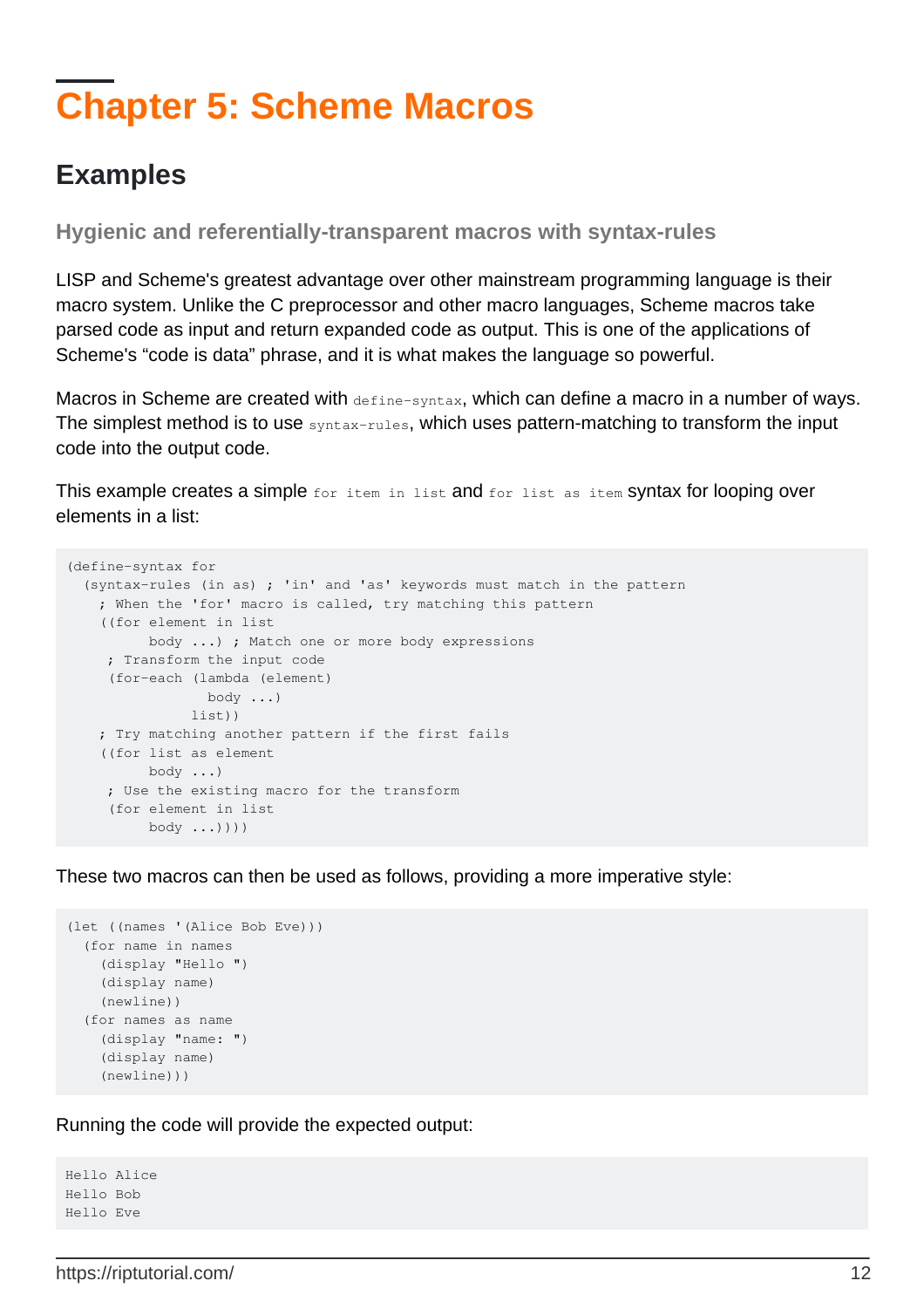```
name: Alice
name: Bob
name: Eve
```
The most common mistake to look out for is not passing the correct values to a macro, which will often result in an unhelpful error message that applies to the expanded form instead of the macro call.

The for syntax definitions above do not check whether they are passed an identifier and a list, so passing any other type will result in an error pointing to the for-each call instead of the for call. Debugging this defeats the purpose of the macro, so it is up to the user to put the checks in there and report usage errors, which can then be caught at compile time.

Read Scheme Macros online: <https://riptutorial.com/scheme/topic/3024/scheme-macros>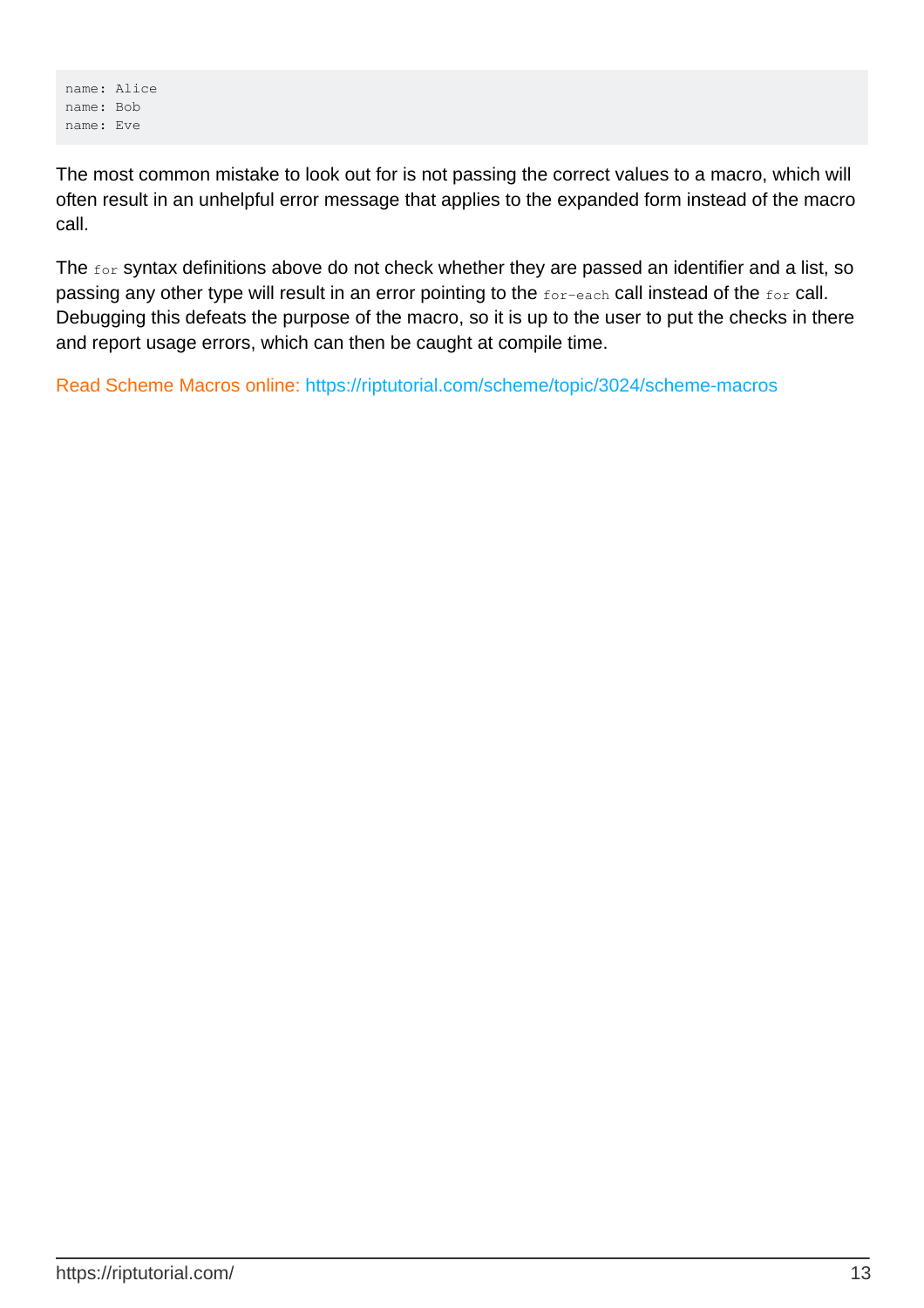# <span id="page-16-0"></span>**Chapter 6: Syntax**

### <span id="page-16-1"></span>**Examples**

<span id="page-16-2"></span>**S-Expression**

An expression in Scheme is what is going to get executed. A S-expression, as it's usually called starts with a  $($  and end with a  $)$ . The first member of the expression is what is going to get executed. The following member of the expression are the parameters that will be sent to the expression during the evaluation of the expression.

For example adding numbers:

(+ 1 2 3)

In this case,  $+$  is a symbol to a add function that takes multiple parameters. 1, 2 and 3 are sent to the  $+$  function.

S-Expression may contain S-Expressions as parameters as shown in the following example:

```
(if (< x y)
   x
   y)
```
Which can be read as if x is less than y return x else return y. In this example we evaluate the condition expression, depending on the resolved value, either x or y will be returned. It could be evaluated to this

```
(if #t x y)x
(if #f x y)y
```
A less obvious example for beginners is to have a S-Expression as part of the first member of a S-Expression. This way, we can change the behaviour of a method by changing the function that will be called without having to create branches with the same parameters. Here's a quick example of an expression that either add or substract numbers if x is below y.

 $((if (< x y) + -)$ 1 2 3)

If  $x$  is below  $y$ , the expression will be evaluated as:

 $(+ 1 2 3)$ 6

#### otherwise

https://riptutorial.com/ 14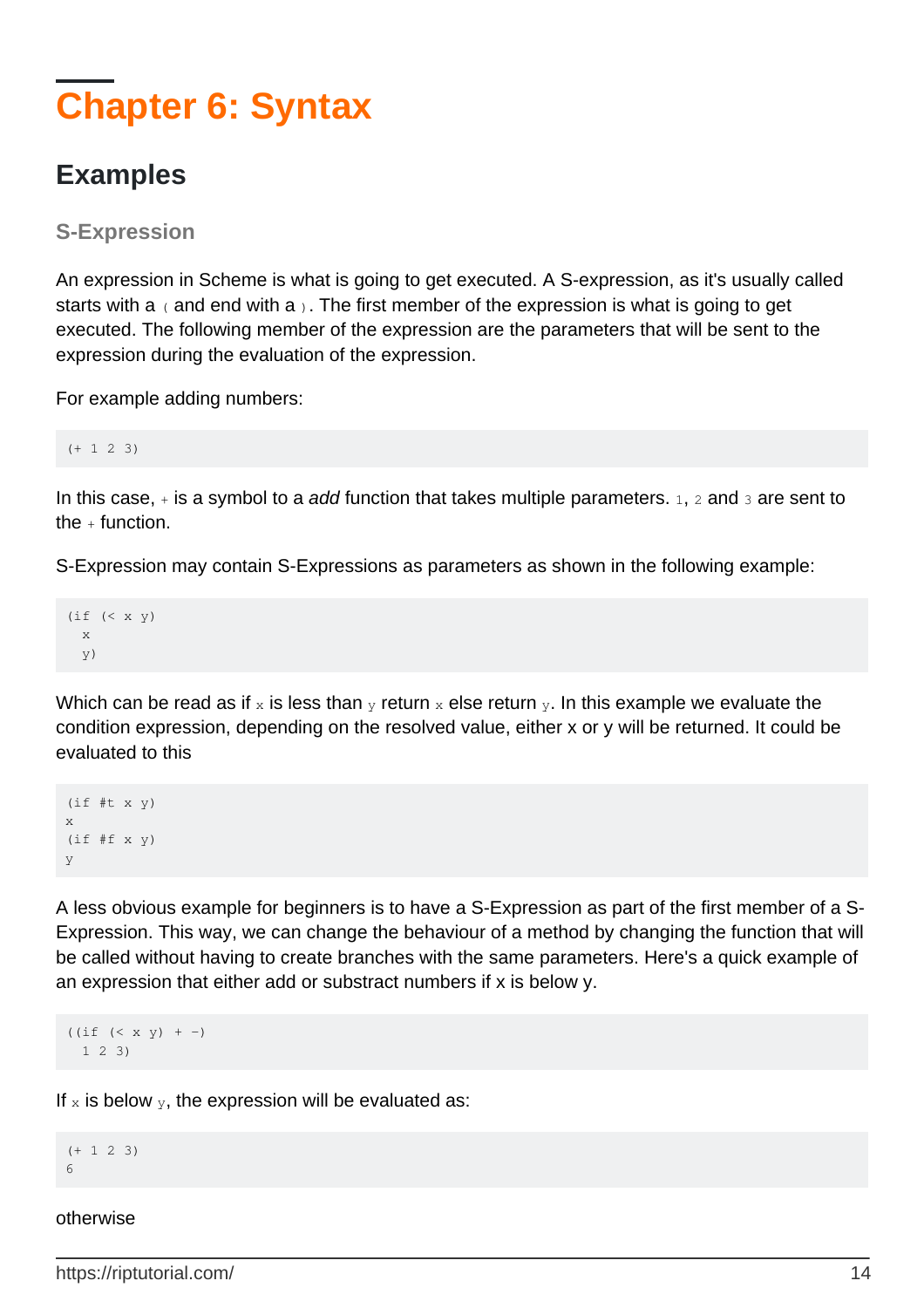$(- 1 2 3)$  $-4$ 

As you can see, Scheme allow the programmer to build up complex piece of code while giving the programmer the tools to prevent duplicating code. In other languages we could see the same example written as such:

(if (< x y) (+ 1 2 3) (- 1 2 3))

The problem with this method is that we duplicate a lot of code while the only thing that change is the method being called. This example is fairly simple but with more condition we could see a lot of similar lines duplicated.

<span id="page-17-0"></span>**Simple let macro**

The let expressions in scheme are in fact macros. They can be expressed with lambdas. A simple let might look like this:

```
(let ((x 1) (y 2))
   (+ x y))
```
It will return 3 as the value of the last expression of the let body is returned. As you can see, a letexpression is actually executing something. If we translate this part of code with lambdas, we'd get something like this:

```
((lambda (x y) (+ x y)) 1 2)
```
Here we can see that we're calling the anonymous lambda with 1 and 2 directly. So the result in this case is also 3.

With that in mind, we understand that a let expression is composed of 2 parts. It has parameters and a body like a lambda has, but the difference is that let expression are called after right after their evaluation.

To explain how a let expression work from an abstract to concrete view, it would look like this.

```
(let params body ...)
(let (param1 param2 ...) body ...)
(let ((p1 val1) (p2 val2) ...) body ...)
```
The parameters are a list of pair of (name value) to be used in the body of the let.

#### **Why use let expression?**

Let expressions are particularly useful to store variables in a method just like initializations of variable in c like languages. It is favorable to the use of define because out of the let expression, the variables are gone... Using a define is actually adding a variable to the current execution environment. Variables that are added to the global environment cannot be removed. Let expression are safe to use anywhere. It can also be used to ghost variables without touching the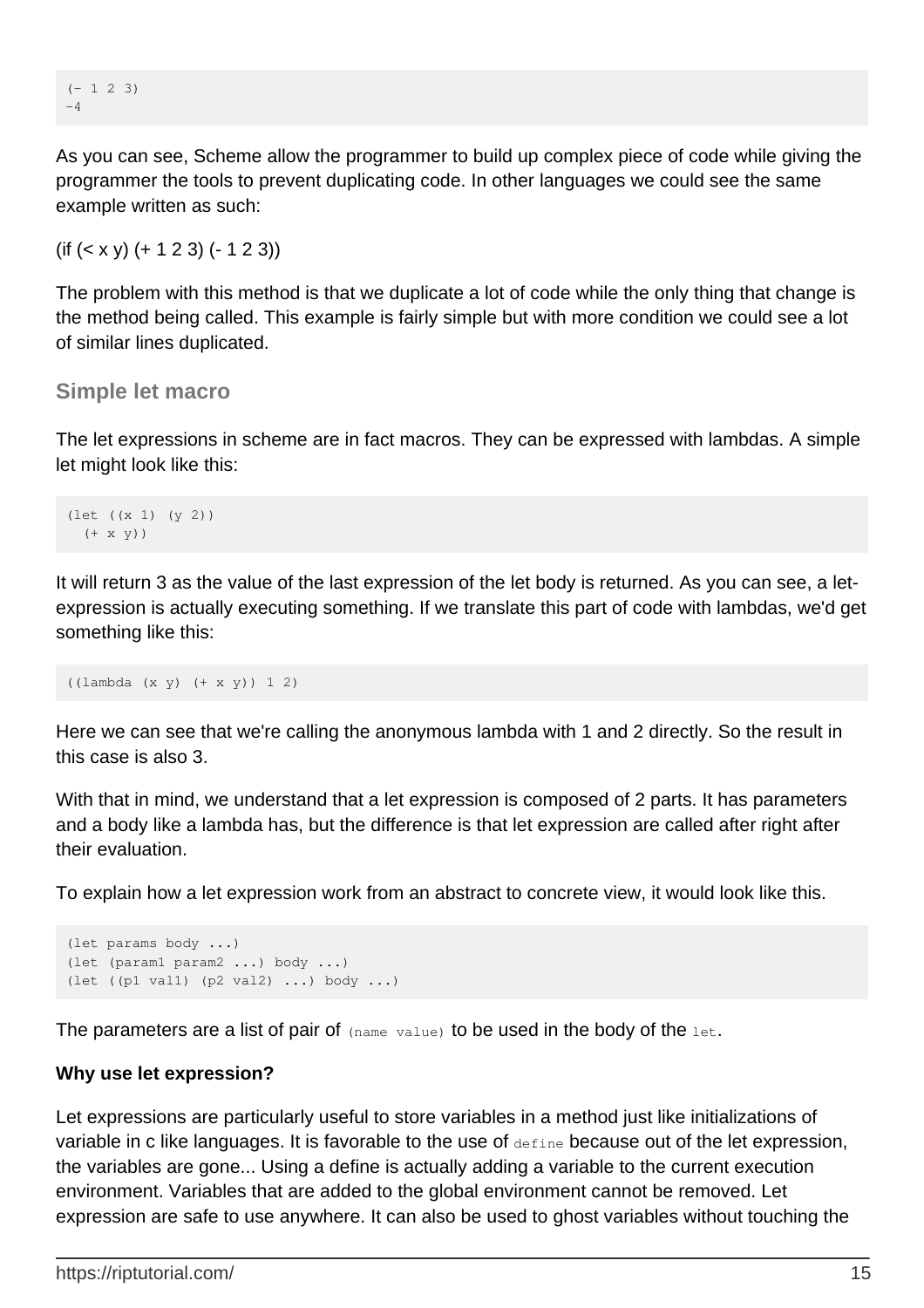#### parent scopes.

#### For example:

```
(let ((x 1))
   (let ((x 2) (y x))
     (display x)
     (display y))
   (display x))
```
#### It will print:

2 1 1

In this case, x is defined with 1, then ghosted by the x in the second  $l$  et with the value 2. The variable  $\gamma$  is initiated with the value x of the parent scope. After the inner  $\text{let}$  expression is executed, it display the initial value of  $x$  with 1. The inner  $letlet$  expression didn't change the value of the parent scope.

Whenever you need to initialize variables, you should be using let expressions like this:

```
(let (
   (user (get-current-user session))
   (db (get-current-db session))
  (ids (get-active-ids session))
  )
  (mark-task-completed db user ids)
   (change-last-logged db user)
   (db-commit db))
```
Here in this example, the variables are initialized and used multiple time in the code block. And when the let expression is finished, the variables are automatically freed as they are not necessary anymore.

#### <span id="page-18-0"></span>**Dotted syntax for pairs**

There is a particular syntax that allow us to write cons cell in a more compact way than using the cons constructor.

A pair can be written as such:

```
'(1 \cdot 2) == (cons 1 2)
```
The big difference is that we can create pairs using quote. Otherwise, Scheme would create a proper list  $(1 \tcdot (2 \tcdot '())$ .

The dot syntax force the expression to have only 2 members. Each member can be of any type including pairs.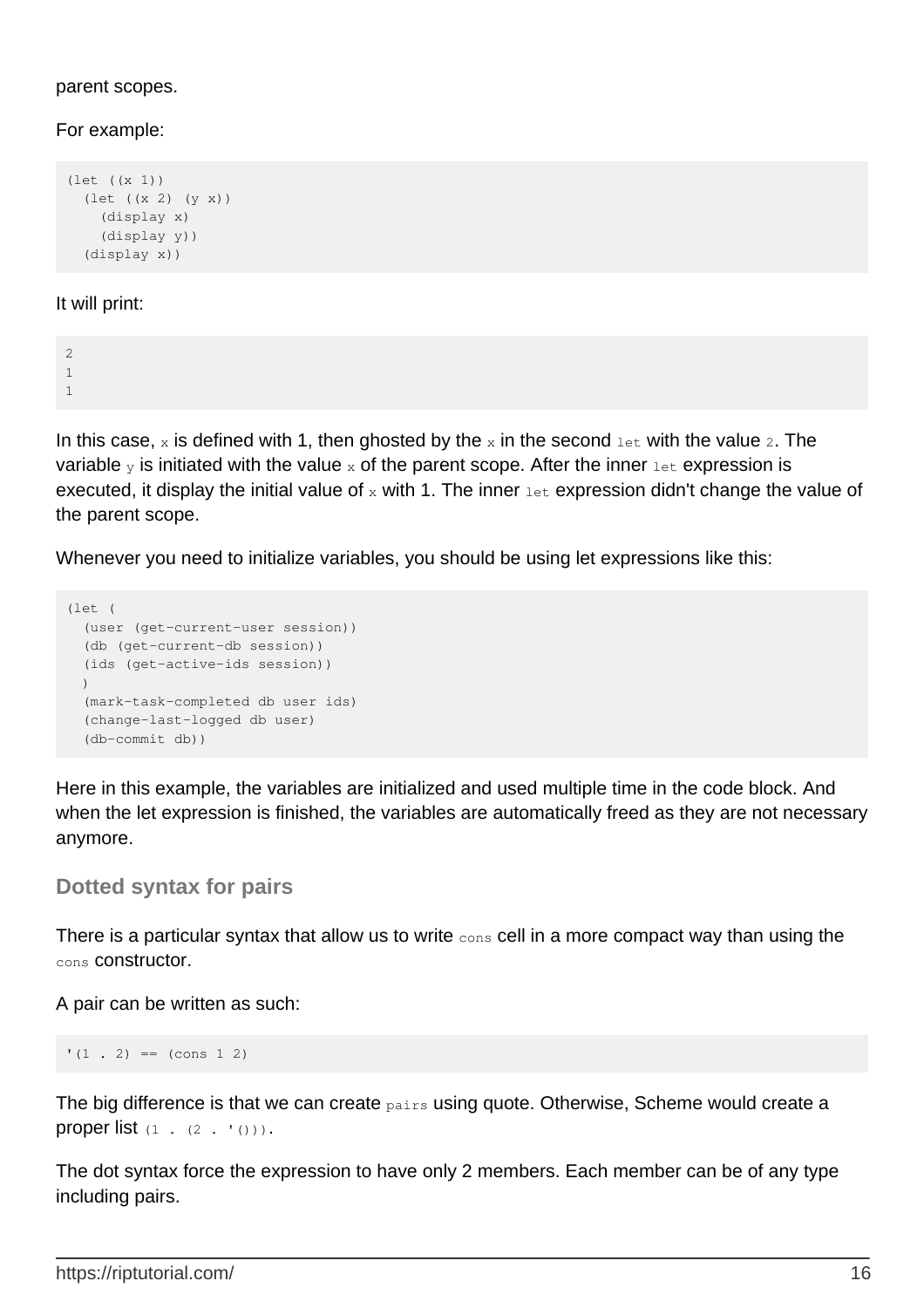```
(1 \cdot (2 \cdot (3 \cdot 4))))> (1 2 3 . 4)
```
Note that the improper list should be displayed with a dot at the end to show that the  $_{\text{cdr}}$  of the last pair of the list isn't the empty list  $( )$ .

This way of showing lists is sometime confusing as the following expression would be expressed not like one would expect it.

 $'((1 \cdot 2) \cdot (3 \cdot 4))$  $> ((1 \cdot 2) 3 \cdot 4)$ 

Since list usually skip the ., the first argument of the list would be  $(1 \cdot 2)$ , the second argument would be 3 but since the list is improper, the last . is shown to show that the last element of the list  $isn't$  '(). Even thought, the data is shown in a different way, the internal data is as it was created.

Read Syntax online: <https://riptutorial.com/scheme/topic/5989/syntax>